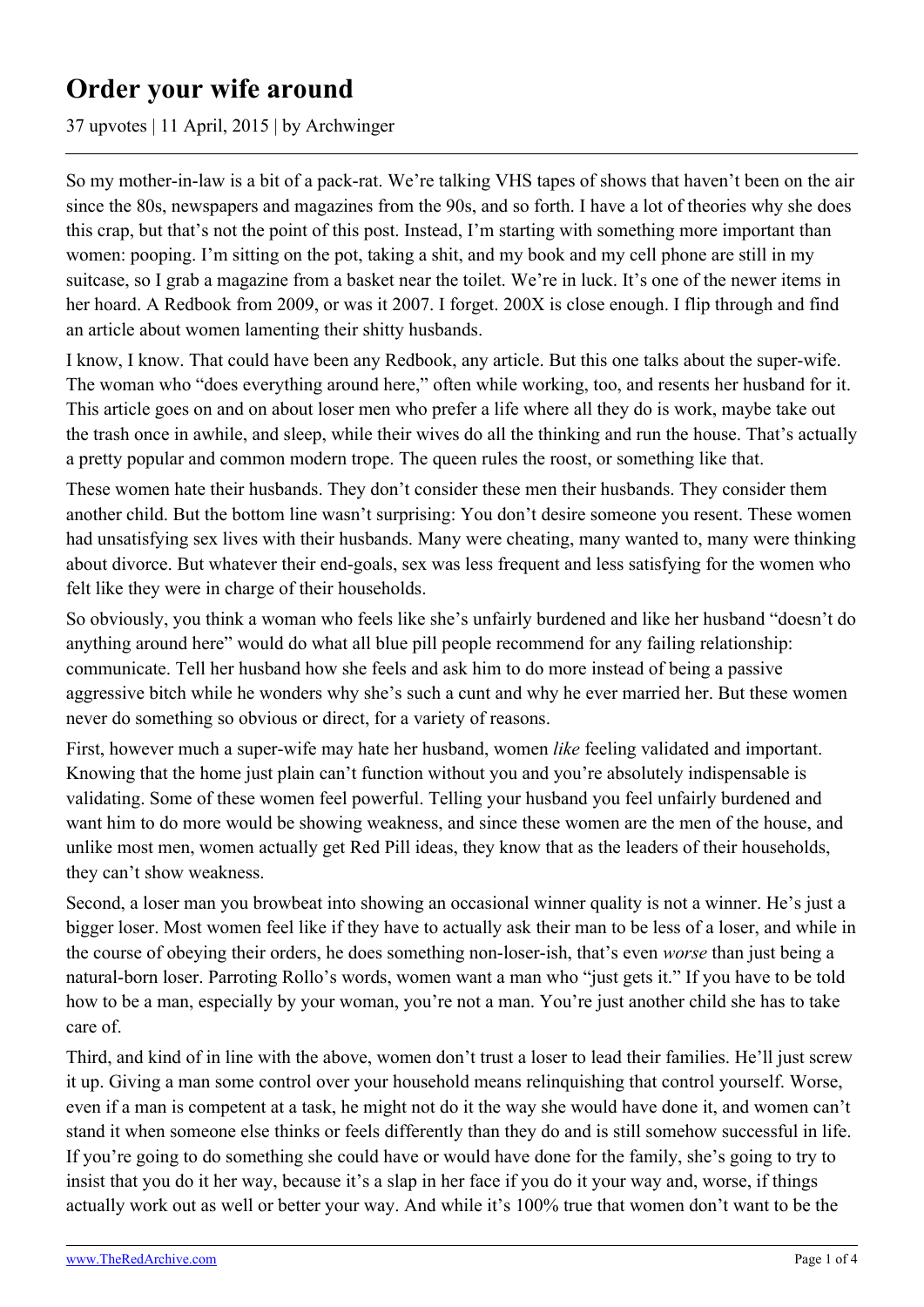CEO of the family organization, the one thing women would hate even more is to be an employee. A woman's preferred role is the business owner. The guy who sits back and collects checks while other people run the place. And run it her way.

A lot of women out there really, really hate their husbands. So many of them hate their husbands so much that you can print an article about hating your husband in Redbook. But you can manage a woman's expectations like you would any other employee in your organization.

First, women need to feel validated and important. Even indispensable. But this needs to be because *you* carved them a niche in your universe. Not because they took over your household on account of you sucking. Ask your wife to do things for you. All the time. Little things. Big things. Have a few things around the house that are "her things." Things you specifically assign to her (even though you could do them yourself faster, easier, and better), because if she's doing those things, that frees up your time to do other things. Let her feel powerful and important, but as an essential cog in your machine.

Second, take initiative. *You* run your household. Pay attention. You can't drink beer and cuddle in front of the TV. And think your wife's happy. That's the path of the loser. Your job is to see something that needs to be done. Then just do it or if you need another set of hands or if she's capable of doing it while you do something else, have your wife help or take care of it. But you need to be the one who notices a thing needs doing, you need to be the one to plan the solution, and you need to be the one who either takes care of it or utilizes your wife to take care of it. In woman-world, it's the person who notices the problem first and complains the loudest about it who gets all the credit when it's fixed. Not the person who does the work and solves the problem. So notice problems and fix them. When your wife brings you a problem that's not on her list, tell her it's not on your list today because you're doing X today instead (X being the next thing you noticed needs doing), but ask her to get started on her thing. Pretend like it was your idea and another thing on your list and order her around.

Third, trust your woman to take care of some shit while you're gone. At least twice a month, go out with guy friends or go to a professional networking event or take a class or something. Be gone. But tell her to try to get X, Y, and Z done or at least started. Make sure X, Y, and Z are trivial tasks that are easily within her abilities, because women have self-esteem issues and hate doing things they're not already good at.

The modern sitcom trope is a wife who rules the roost ordering her bumbling husband around as he fails at everything he touches and she angrily declares that he's never having sex again, but at the end of the episode, everything is all right, she reassures him, he feels comforted that she loves him despite his faults, and she makes everything better. As with all things marketed to women, this is just telling us what they want. Women want a man who rules the roost and orders them about, is invested enough to care whether they succeed or fail, but at the end of the day, loves them no matter what. Women want a father.

Archived from [theredarchive.com](https://theredarchive.com/r/MarriedRedPill/order-your-wife-around.202174)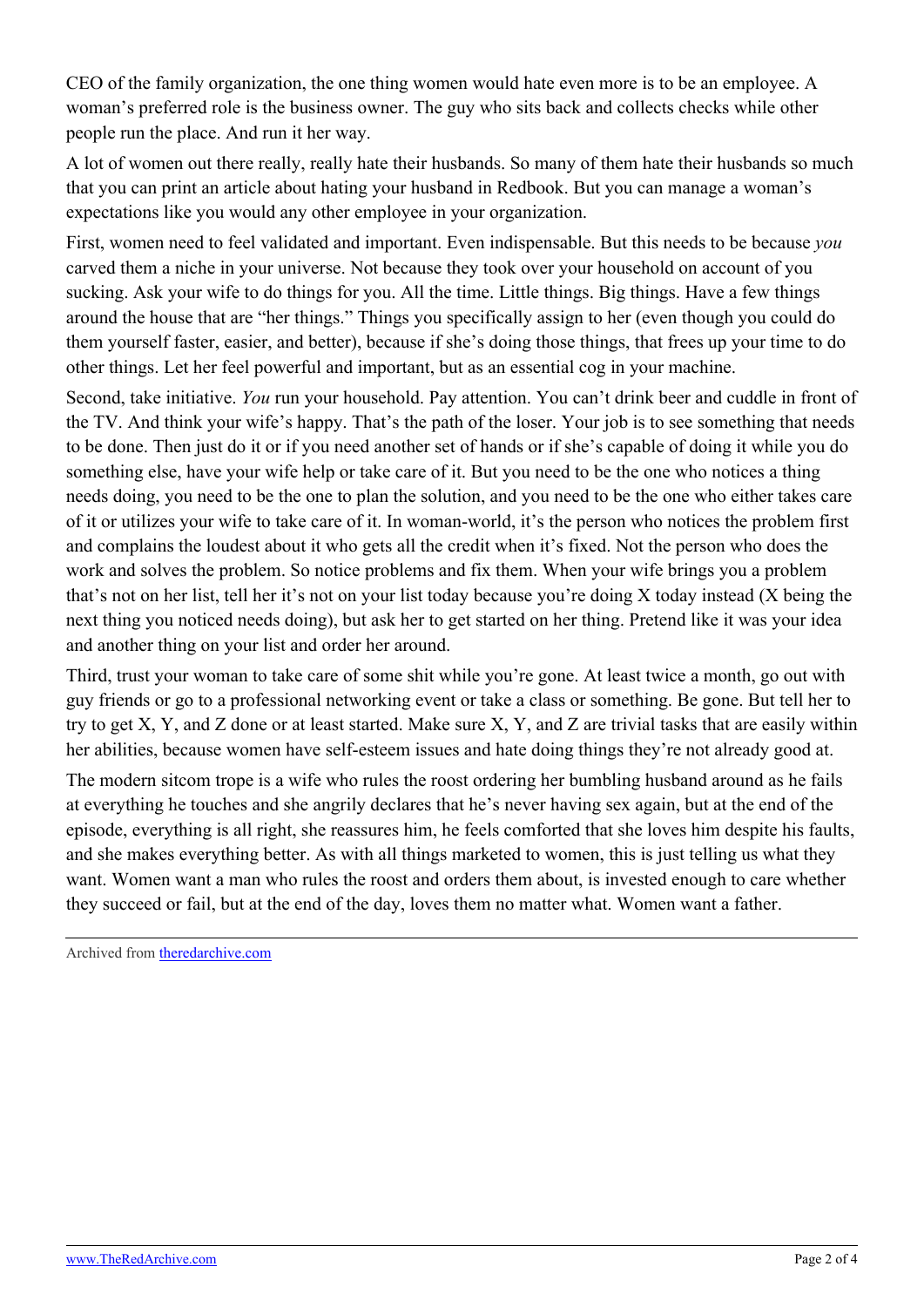## **Comments**

[BluepillProfessor](https://old.reddit.com/user/BluepillProfessor) • 7 points • 11 April, 2015 03:49 PM

Take note fellow Merpers. This advice is as solid as it gets.

Women want a man with initiative who takes charge, NOT a man who they order around. Yes they will try to order you around and they will act all happy when you obey.

Then when you initiate sexual activity they will push you away and tell you they are not in the mood.

Why? Because if you act like their child, the last thing they want to do is fuck you.

In contrast if you listen to Archwinger, take initiative, solve problems BEFORE your wife notices them, and act as the leader who assigns tasks and sets the overall goal then guess what?

She will NOT push you away and she WILL be in the mood.

TLDR: A wife will try to take over your time and the entire household. If you let her then it's [/r/deadbedrooms](https://theredarchive.com/r/deadbedrooms). Do not pass go and do not collect shit.

[fasterpussycatdie](https://old.reddit.com/user/fasterpussycatdie) • 4 points • 11 April, 2015 11:05 AM

I really need to get out and do more for myself. I'm really starting to slack on that and my wife is going to start taking it for granted. Time to break the monotony.

[vox\\_veritas](https://old.reddit.com/user/vox_veritas) • 5 points • 11 April, 2015 12:35 PM

Great post.

[W]omen want a man who "just gets it." If you have to be told how to be a man, especially by your woman, you're not a man. You're just another child she has to take care of.

This is 100% true. Although she doesn't do it explicitly, I can tell that sometimes my wife compares me to her father, who does "just get it". He's got his own minor blue pill tendencies, but all in all, he just gets it -- and it shows. Over the past year or so, I've been making a much more concerted and deliberate effort to "just get it", take actual initiative on things (instead of just writing down or thinking to myself that it needs to be done), etc. And it's had a remarkable effect. Every once in a while, I'll slip, and maybe ask my wife a question that I should have been able to figure out myself (but I just asked her because it was the easiest way to get the answer), and I can see the immediate change in her demeanor. It isn't the "disgust" that so many men here talk about with their wives (luckily, my marriage is nowhere near the level of a lot of men here); but rather, it's more of a pity or sadness. And more importantly, when I am focused and getting shit down around the house/farm without talking about it and she notices, it's satisfying not only because it avoids shit tests and builds respect from your wife - but also because you feel like a leader, and like what you're doing has inherent value. In short, you feel like a man.

Third, trust your woman to take care of some shit while you're gone. At least twice a month, go out with guy friends or go to a professional networking event or take a class or something. Be gone. But tell her to try to get X, Y, and Z done or at least started. Make sure X, Y, and Z are trivial tasks that are easily within her abilities, because women have self-esteem issues and hate doing things they're not already good at.

I've done this a couple of times recently, and I can confirm it really does work. And it's always cute to see the wife eagerly greet you when you get home and excitedly show you that she was able to do what you asked her to do. Women like to please, and this is a win-win way to validate their desire.